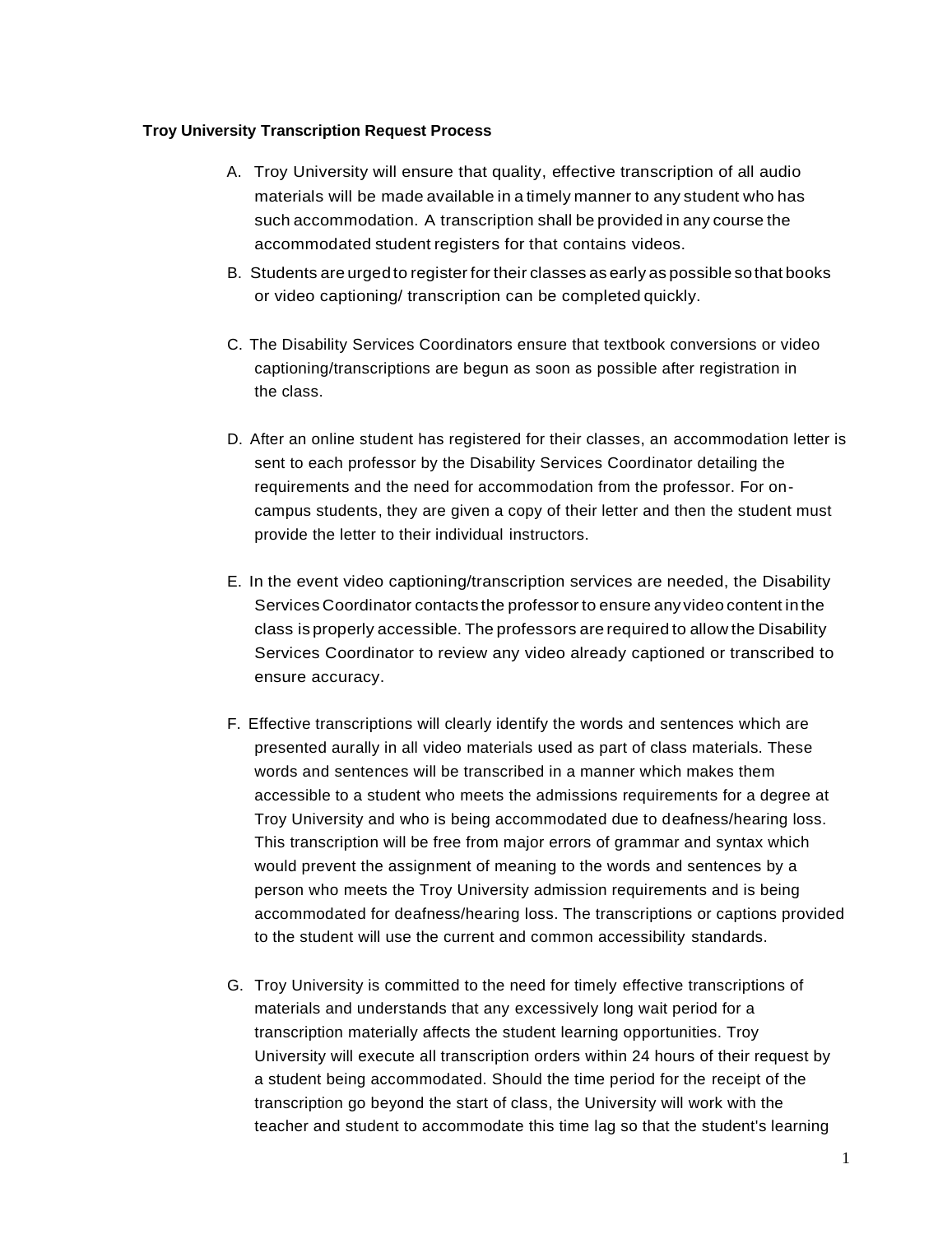opportunities and any graded assignments are not penalized. This additional accommodation will be determined to the satisfaction of the University's designated accommodation officer, the instructor of the course, and the accommodated student.